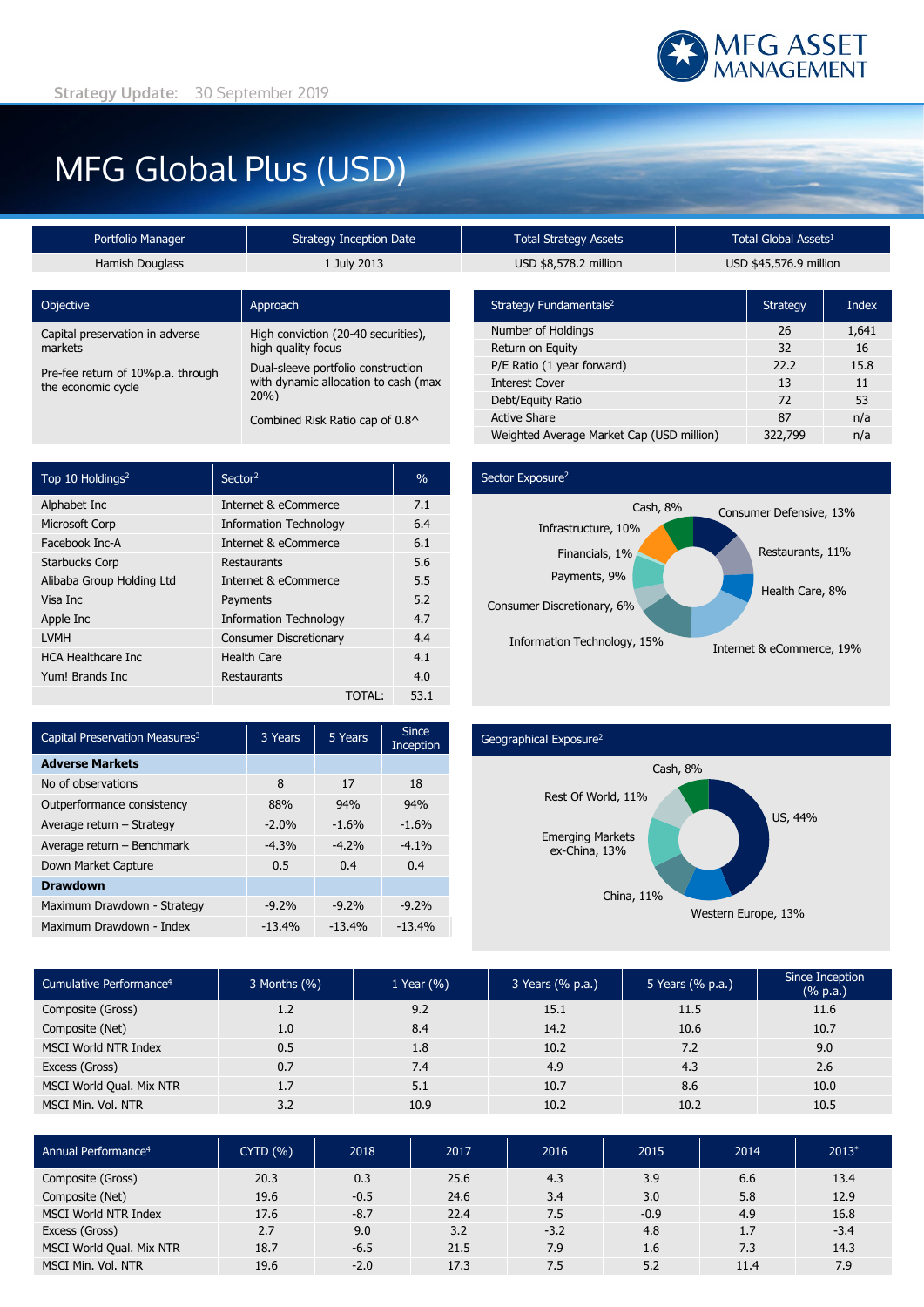| Supplementary Statistical Measures <sup>5</sup> | 3 Years | 5 Years | Since Inception |
|-------------------------------------------------|---------|---------|-----------------|
| <b>Beta</b>                                     | 0.8     | 0.8     | 0.8             |
| Tracking Error (% p.a.)                         | 4.9%    | 4.8%    | 4.6%            |
| Standard Deviation - Strategy                   | 9.8%    | 10.4%   | 10.1%           |
| <b>Information Ratio</b>                        | 1.0     | 0.9     | 0.6             |

1 Comprised of all Global Strategies.

2 The data is based on a representative portfolio for the strategy. The representative portfolio changed in July 2017 due to the closure of the former representative portfolio. Sectors are internally<br>defined. Geographical

rounding. The Index is the MSCI World NTR Index. Refer to the Important Notice below for further information.<br>3 Returns are for the Global Plus Composite and denoted in USD. Performance would vary if returns were denominat further information. Composite (Net) returns are net of fees charged to clients and have been reduced by the amount of the highest fee charged to any client employing that strategy during the period under consideration. Actual fees may vary depending on, among other things, the applicable fee schedule and portfolio size. Fees are available upon request.<br>4 Risk measures are calculated before fees and in USD. An adverse measured monthly.

5 Supplementary Statistical Measures Beta, Tracking Error and Information Ratio are calculated in USD using the MSCI World NTR Index.<br>^ Combined risk ratio is a measure of relative beta and relative drawdown to MSCI World \* Returns are only for part year.

#### **IMPORTANT NOTICE**

This material is being furnished to you to provide summary information regarding Magellan Asset Management Limited 'doing business as'/'trading as' MFG Asset Management ('MFG Asset<br>Management') and an investment fund or in which such an offer or solicitation is unlawful or not authorized or in which the person making such offer or solicitation is not qualified to do so. This material is not intended to constitute advertising or advice of any kind and you should not construe the contents of this material as legal, tax, investment or other advice.

The investment program of the Strategy presented herein is speculative and may involve a high degree of risk. The Strategy is not intended as a complete investment program and is suitable only for sophisticated investors who can bear the risk of loss. The Strategy may lack diversification, which can increase the risk of loss to investors. The Strategy's performance<br>may be volatile. The past perform any return from it. There can be no assurance that the Strategy will achieve any targeted returns, that asset allocations will be met or that the Strategy will be able to implement its investment Strategy or achieve its investment objective. The management fees, incentive fees and allocation and other expenses of the Strategy will reduce trading profits, if any, or increase losses. The Strategy will have limited liquidity, no secondary market for interests in the Strategy is expected to develop and there are restrictions on an investor's ability to withdraw and transfer interests in the Strategy. In making an investment decision, you must rely on your own examination of any offering documents relating to the Strategy.

No representation or warranty, express or implied, is made with respect to the correctness, accuracy, reasonableness or completeness of any of the information contained in this material.<br>This information is subject to chan responsible or liable for any losses, whether direct, indirect or consequential, including loss of profits, damages, costs, claims or expenses, relating to or arising from your use or reliance upon any part of the information contained in this material including trading losses, loss of opportunity or incidental or punitive damages.

This material is strictly confidential and is being provided to you solely for your information and must not be copied, reproduced, published, distributed, disclosed or passed to any other<br>person at any time without the pr the written permission of the owner.

United Kingdom - This material does not constitute an offer or inducement to engage in an investment activity under the provisions of the Financial Services and Markets Act 2000 (FSMA). This material does not form part of any offer or invitation to purchase, sell or subscribe for, or any solicitation of any such offer to purchase, sell or subscribe for, any shares, units or<br>other type of investment produc authorised under the FSMA and its distribution in the United Kingdom and is only being made to persons in circumstances that will not constitute a financial promotion for the purposes of section 21 of the FSMA as a result of an exemption contained in the FSMA 2000 (Financial Promotion) Order 2005 as set out below. This material is exempt from the restrictions in the FSMA as it is to be strictly communicated only to 'investment professionals' as defined in Article 19(5) of the Financial Services and Markets Act 2000 (Financial Promotion) Order 2005 (FPO).

<u>United States of America</u> - This material is not intended as an offer or solicitation for the purchase or sale of any securities, financial instrument or product or to provide financial services.<br>It is not the intention o the performance has been reduced by the amount of the highest fee charged to any client employing that particular strategy during the period under consideration. Actual fees may vary depending on, among other things, the applicable fee schedule and portfolio size. Fees are available upon request and also may be found in Part II of MFG Asset Management's Form ADV.

The MSCI World Index (Net) is a free-float adjusted market capitalization weighted index that is designed to measure the equity performance of 24 developed markets. Index results assume the reinvestment of all distributions of capital gain and net investment income using a tax rate applicable to non-resident institutional investors who do not benefit from double taxation treaties.

#### **GLOBAL INVESTMENT PERFORMANCE STANDARDS (GIPS®) DISCLOSURE**

Magellan Asset Management Limited, doing business as MFG Asset Management in jurisdictions outside Australia and New Zealand, (MFG Asset Management) claims compliance with the Global Investment Performance Standards (GIPS ®)

For the purpose of complying with GIPS, the Firm is defined as all discretionary portfolios managed by MFG Asset Management, excluding portfolios managed by subsidiaries operating as distinct business entities. MFG Asset Management is a wholly-owned subsidiary of the publicly listed company Magellan Financial Group Limited. MFG Asset Management is based in<br>Sydney, Australia. Total Firm assets is define

The Global Plus composite is a concentrated global equity strategy investing in high quality companies (typically 20-40 stocks). High quality companies are those companies that have sustainable competitive advantages which translate into returns on capital materially in excess of their cost of capital for a sustained period of time. The investment objectives of the Global Plus strategy are to earn superior risk adjusted returns through the business cycle whilst minimising the risk of a permanent capital loss. The minimum market capitalisation for a stock to be included is US\$25 billion. The composite was created in July 2013.

To achieve investment objectives, the composite may also use derivative financial instruments including, but not limited to, options, swaps, futures and forwards. Derivatives are subject<br>to the risk of changes in the marke leveraging effect, which may increase the volatility of the composite and may reduce its returns.

A copy of the composite's GIPS compliant presentation and/or the firm's list of composite descriptions are available upon request by emailing client.reporting@magellangroup.com.au

The representative portfolio is an account in the composite that closely reflects the portfolio management style of the strategy. Performance is not a consideration in the selection of the representative portfolio. The characteristics of the representative portfolio may differ from those of the composite and of the other accounts in the composite. Information regarding the representative portfolio and the other accounts in the composite is available upon request.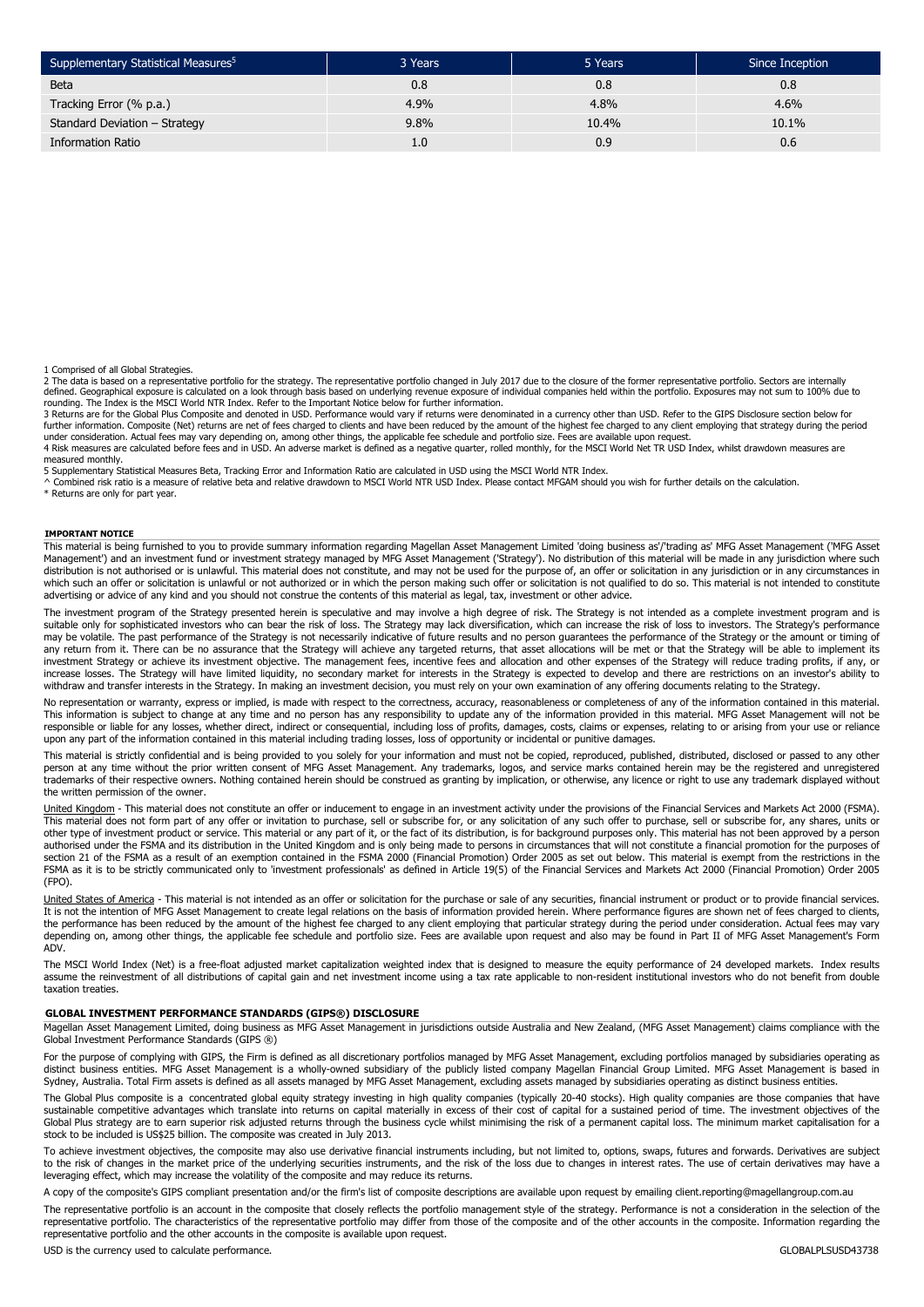# **Market Commentary**

Global stocks rose for a third consecutive quarter in the three months to September after the Federal Reserve and the European Central Bank eased monetary policy, investors grew hopeful the China-US trade war would be contained and US companies on average reported better-than-expected earnings for the June quarter.

Gains were capped when Saudi Arabia's oil processing facilities were attacked by drones blamed on Iran, the UK headed towards a 'no deal' departure from the EU, Hong Kong riots directed at China grew violent, Argentina defaulted and manufacturing gauges pointed to a slowing in the world economy. The Morgan Stanley Capital International World Index rose 0.5% in US dollars.

US stocks rose after the Fed delivered its first rate reductions in 11 years, the US economic expansion became the longest in history when it entered its 121st month in July, Congress passed a deal that defused the debt-limit issue for two years, and company earnings on average beat forecasts. The Fed fulfilled expectations when it reduced its key lending rate by a quarter point in July and September to lower the range to 1.75% to 2%, though this wasn't enough for US President Donald Trump who said the "enemy" Fed led by Jerome Powell had "no guts". Trade tensions with China eased when Trump postponed some tariff increases on consumer goods from China until December, though not before Trump declared China a currency manipulator and told US companies they "should leave China". House Speaker Nancy Pelosi initiated a formal impeachment inquiry against Trump for seeking to enlist Ukraine to smear leading Democrat presidential candidate Joe Biden. In economic news, a report showed the US economy expanded only 2.0% in the second quarter. The Congressional Budget Office said the US federal budget deficit is projected to reach more than US\$1 trillion in fiscal 2020, two years earlier than previously predicted. The S&P 500 Index rose 1.2%.

European stocks rose after the ECB reduced the cash rate for the first time in three years  $-$  albeit by just a tenth of a percentage point to minus 0.5% – and announced it would restart quantitative easing in November. Gains were capped when political uncertainty rose in Italy and the UK and concerns grew about Germany's economy, Europe's largest. Italy's 14-month-old government between the right-wing League and the anti-establishment Five Star Movement collapsed and was replaced by an unlikely coalition between Five Star and the centre-left Democratic Party that looked even more fragile when former prime minister Matteo Renzi left the Democratic Party to start a new party. UK Prime Minister Boris Johnson unexpectedly shut down parliament for five weeks – a move declared unlawful by the UK's Supreme Court – to dare opponents of his Brexit strategy to force an election ahead of the October 31 deadline for the UK's departure from the EU. Economic reports showed the UK economy contracted 0.2% in the second quarter and Germany's economy shrank 0.1% over the three months, while the eurozone economy expanded only 0.2%. The Euro Stoxx 50 Index rose 2.8%.

Japanese stocks rose after the conservative coalition led by Prime Minister Shinzō Abe secured a majority of seats in elections for the upper house. Chinese stocks edged down after a report showed the economy grew an annualised 6.2% in the June quarter, the slowest rate in nearly three decades. Australian stocks broke through their high of 2007 after the Reserve Bank of Australia in July reduced the cash rate for a second consecutive month to stir the economy. Japan's Nikkei 225 Index added 2.3%. China's CSI 300 Index lost 0.3%. The S&P/ASX 200 Accumulation Index jumped 2.4%. The MSCI Emerging Markets Index lost 5.1% after Argentina defaulted on US\$101 billion of debt.

Movements in benchmark indices are in local currency unless stated otherwise.

# **Strategy Commentary**

The strategy recorded a positive return for the September quarter. The biggest contributors included the investments in Alphabet, Apple and Starbucks. Alphabet climbed after sales growth in the second quarter rebounded from a sluggish first quarter and the Google parent announced a US\$25 billion share buyback. Apple gained after the company forecast robust sales growth from the new iPhone models. Starbucks surged after better-than-expected sales in the US and China helped the coffee chain record its fastest global sales growth in three years of 6% on a same-stores basis.

The biggest detractors were the investments in SAP, Facebook and HCA Healthcare. SAP fell after the company reported lower margins and a decline in growth in new cloud bookings for the second quarter. Facebook slid on the increased scrutiny from federal lawmakers and federal and state regulators. HCA Healthcare dropped after the US hospital chain's earnings report for the second quarter disappointed due to an unfavourable shift in the medicalsurgical mix of operations and more political uncertainty was priced into health stocks as Democratic presidential candidates offered different proposals to improve the US health system.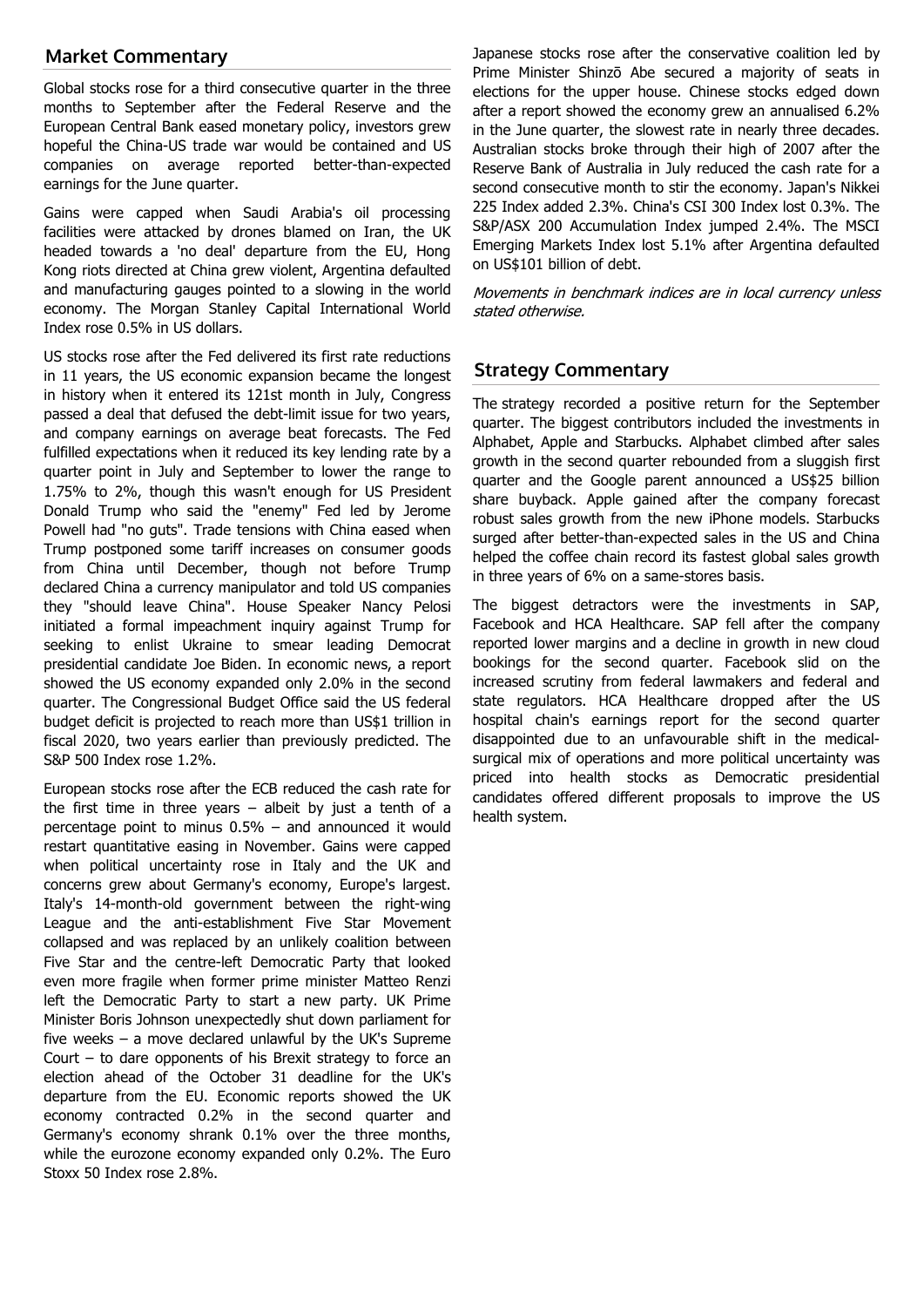

## **A French-based company with iconic luxury brands sought by the Chinese.**

France-based LVMH, which sells fashion, alcohol, watches, jewellery and cosmetics, is the world's leading personalluxury-goods company. In its 2018 annual report, the company acronymed for the fashion name Louis Vuitton and the Moët Champagne and Hennessy Cognac labels confirmed what many people in the industry knew. The excerpt that "provisions for impairment of inventories ... are generally required" was judged an admission LVMH destroys its goods (apart from wine and spirits) rather than sell them at a discount.<sup>[1](#page-3-0)</sup>

Think about that. As do other personal-luxury icons that control the distribution of their goods via their own stores, LVMH refuses to reduce prices on its designer goods to clear stock. The company, which achieved record sales of 46.8 billion euros in 2018, knows that consumers the world over so aspire to own its often-centuries-old brands they will pay the price the company sets.

Truth be told LVMH doesn't end up with much unwanted stock. The company that also controls the production of its goods is struggling to keep up with demand. Sales are strong for the conglomerate that includes the Christian Dior, Fendi and Veuve Clicquot brands because the world's expanding middle class is keen for luxury goods.

Above all, LVMH's revenue has risen at a 15% annual pace<sup>[2](#page-3-1)</sup> in recent times largely because the group that consists of 75 'houses' or brands across six divisions is enjoying "unheard of growth rates" in China, in the words of Vuitton CEO Michael Burke.<sup>[3](#page-3-2)</sup>

China, where Louis Vuitton opened a store in 1992, has long been the world's most promising new market for consumer companies. LVMH, which has posted record revenue and profits and increased its dividend so far in 2019, now earns about 33% of its revenue from Chinese consumers.

<span id="page-3-3"></span><span id="page-3-2"></span><span id="page-3-1"></span><span id="page-3-0"></span>That percentage is likely to grow. US consultancy Bain & Company forecasts that the Chinese share of the 260-billioneuro personal-luxury market will grow from 33% in 2018 to 45% in 2025, by when the market will be worth about 340 billion euros. Of note is that in seven years, 46% of purchases by Chinese are expected to be struck in Mainland China compared with 24% in 2017. (The balance is purchases by Chinese travellers.)[4](#page-3-3)

LVMH shares have surged to record highs in 2019 on such buoyant prospects. Investors judge the company that wants to protect and transmit 'savoir-faire' to the world has the right mix of brands synonymous with creativity, artisanship, heritage and quality for the fast-growing luxury market.

Some qualifications: LVMH would be vulnerable to any political or economic disruption in China, as it would be to any European, US or global recession. For all its maisons, the business pivots around the three brands represented in its name and Veuve Clicquot, while 76% of earnings derive from just two of its six divisions; namely, 'fashion and leather goods' and 'wines and spirits'. The personal-luxury market is hyper-competitive in most segments so LVMH must constantly refine its offerings (including its e-retailing capabilities) and revamp its marketing strategies to hold market share. That LVMH has five brands younger than five years old and has the savvy to use Rhianna to launch Fenty Beauty products and record 500 million euros in sales in the first year shows the company can stay relevant. LVMH could get better at controlling costs. In Europe, the luxury-goods industry is under pressure to limit its environmental damage.

Even allowing for these risks and challenges, LVMH's great advantages – iconic brands produced and distributed under its control that earn healthy margins on growing sales – position the company well for the foreseeable future. Especially for one where the Chinese are richer.

## **Heritage abounds**

The oldest brand in the LVMH group is the Château d'Yquem wine label, which dates from 1593 when the Sauvage family bought the property and converted it into a winery. While LVMH's history can be extended to more than four centuries, the modern story starts in 1987 when Moët Hennessy merged with Louise Vuitton. Two years later came another significant event; the company ended up under the control of Bernard Arnault, still LVMH's chairman and CEO.

Arnault's ambition when he took charge was to create a conglomerate of luxury brands – and he relentlessly pursued his vision (and become Europe's richest person as a result). In 1994, for instance, LVMH bought the Guerlain makeup label. Three years later, the company bought fashion-label Marc Jacobs makeup and perfume and cosmetics retailer Sephora. Other acquisitions include Pink Shirtmaker London in 1999 and Italian fashion house Fendi in 2001. And so on to the purchases of Italian jewellery brand Bulgari in 2011, Christian Dior in 2017 and the Belmond luxury hotel chain in 2018.

LVMH these days is structured along six divisions. Fashion and leather goods represented by the Louis Vuitton brand is the largest source of revenue, bringing in 39% of sales in 2018. 'Selective retailing', which includes Sephora, the duty-free chain DFS and Le Bon Marché Rive Gauche department store in Paris, accounted for 29% of sales. The other personal luxury divisions are wines and spirits, 'watches and jewellery' and 'perfumes and cosmetics'. The sixth is 'other activities,' which includes the Royal Van Lent shipbuilding business and the media assets, the Les Echos and Le Parisien newspapers and French commercial station Radio Classique.